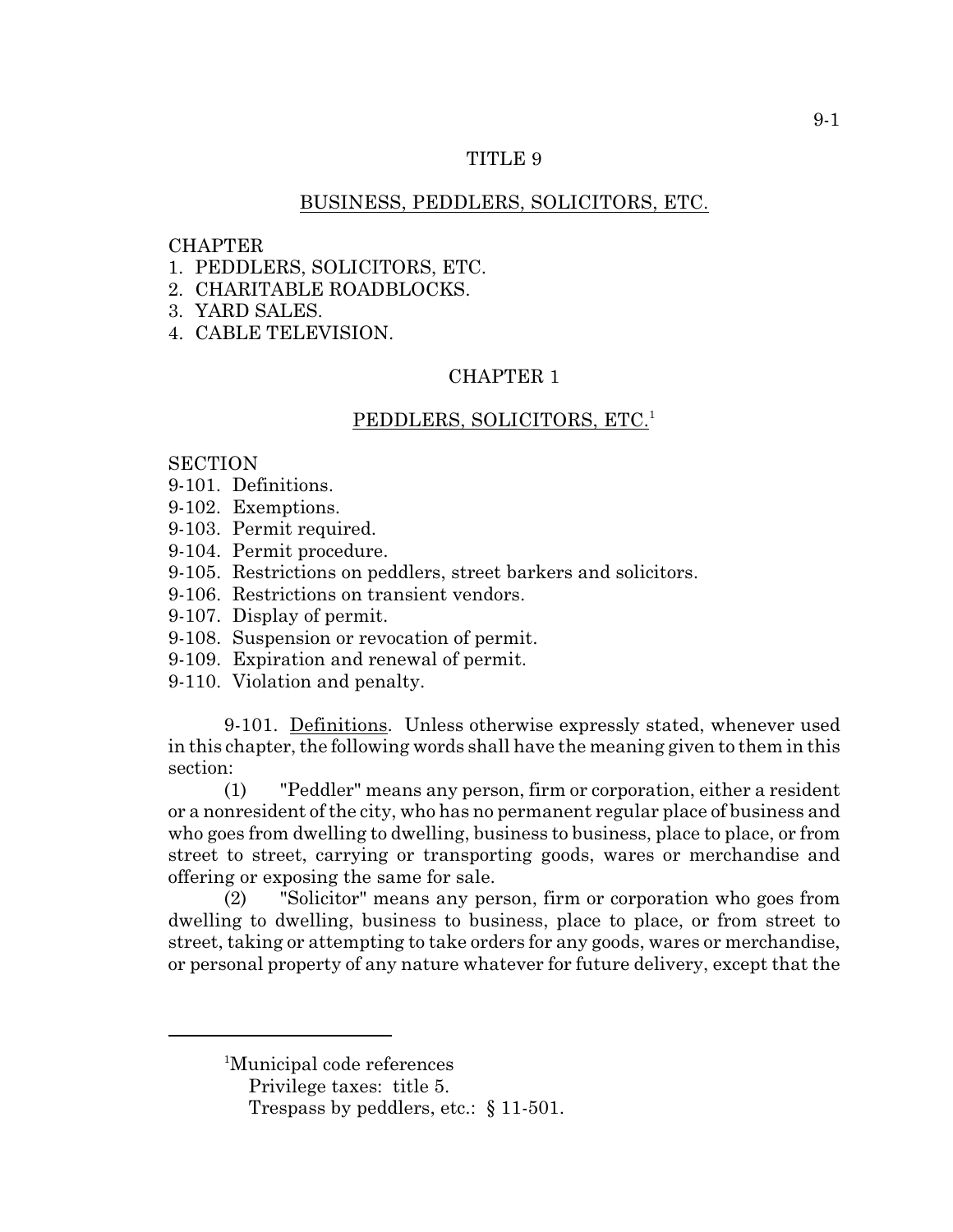term shall not include solicitors for charitable and religious purposes and solicitors for subscriptions as those terms are defined below.

(3) "Solicitor for charitable or religious purposes" means any person, firm, corporation or organization who or which solicits contributions from the public, either on the streets of the city or from door to door, business to business, place to place, or from street to street, for any charitable or religious organization, and who does not sell or offer to sell any single item at a cost to the purchaser in excess of ten dollars (\$10.00). No organization shall qualify as a "charitable" or "religious" organization unless the organization meets one of the following conditions:

(a) Has a current exemption certificate from the Internal Revenue Service issued under Section 501(c)(3) of the Internal Revenue Service Code of 1954, as amended.

(b) Is a member of United Way, Community Chest or similar "umbrella" organizations for charitable or religious organizations.

(c) Has been in continued existence as a charitable or religious organization in Greene County for a period of two (2) years prior to the date of its application for registration under this chapter.

(4) "Solicitor for subscriptions" means any person who solicits subscriptions from the public, either on the streets of the city, or from door to door, business to business, place to place, or from street to street, and who offers for sale subscriptions to magazines or other materials protected by provisions of the Constitution of the United States.

 $(5)$  "Transient vendor<sup>1</sup>" means any person who brings into temporary premises and exhibits stocks of merchandise to the public for the purpose of selling or offering to sell the merchandise to the public. Transient vendor does not include any person selling goods by sample, brochure, or sales catalog for future delivery; or to sales resulting from the prior invitation to the seller by the owner or occupant of a residence. For purposes of this definition, "merchandise" means any consumer item that is or is represented to be new or not previously owned by a consumer, and "temporary premises" means any public or

<sup>1</sup>State law references

Tennessee Code Annotated, § 62-30-101 et seq. contains permit requirements for "transitory vendors."

The definition of "transient vendors" is taken from Tennessee Code Annotated, § 62-30-101(3). Note also that Tennessee Code Annotated, § 67-4-709(a) prescribes that transient vendors shall pay a tax of \$50.00 for each 14 day period in each county and/or municipality in which such vendors sell or offer to sell merchandise for which they are issued a business license, but that they are not liable for the gross receipts portion of the tax provided for in Tennessee Code Annotated,  $§$  67-4-709(b).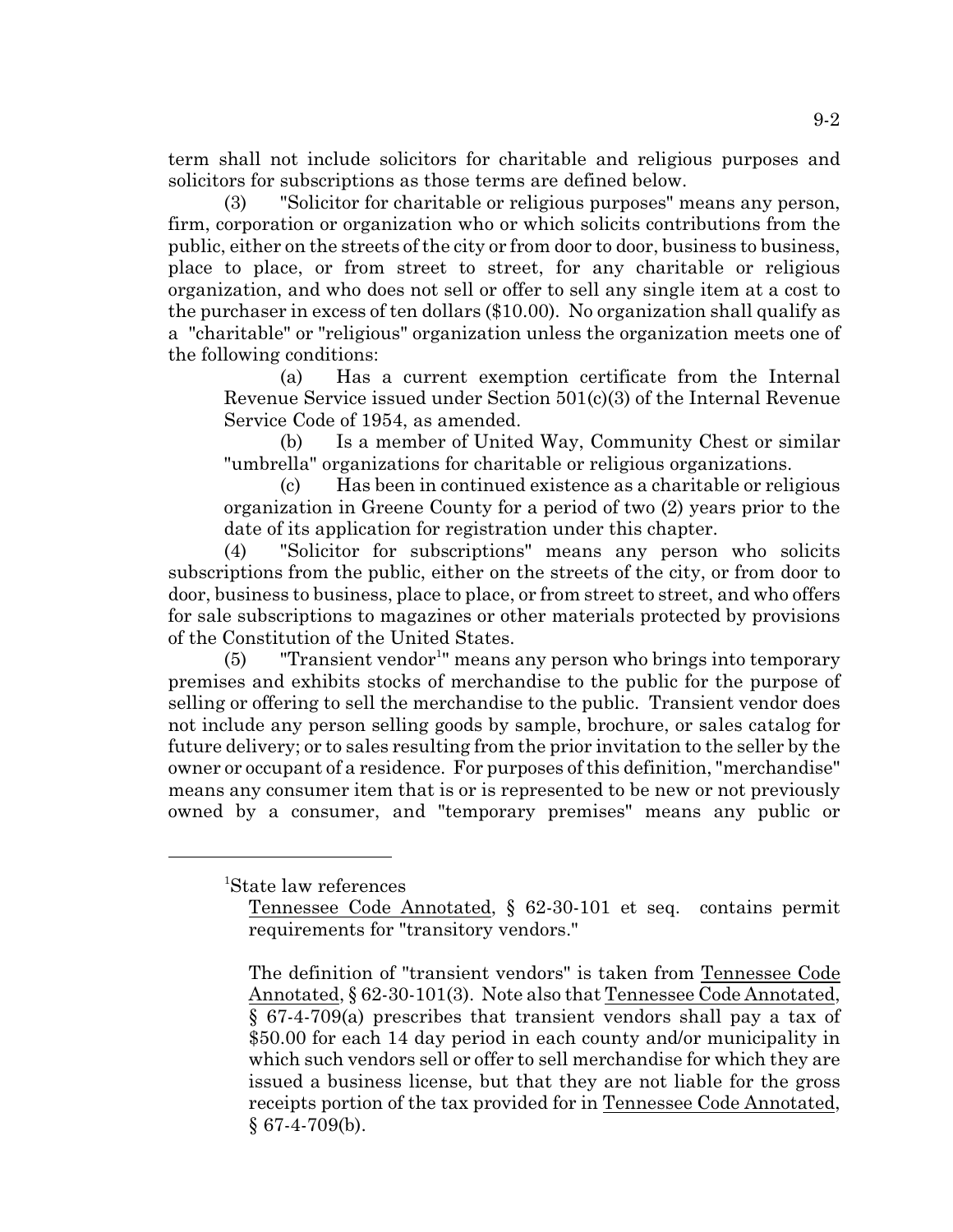quasi-public place including a hotel, rooming house, storeroom, building or part of a building, tent, vacant lot, railroad car, or motor vehicle which is temporarily occupied for the purpose of exhibiting stocks of merchandise to the public. Premises are not temporary if the same person has conducted business at those premises for more than six (6) consecutive months or has occupied the premises as his or her permanent residence for more than six (6) consecutive months.

(6) "Street barker" means any peddler who does business during recognized festival or parade days in the city and who limits his business to selling or offering to sell novelty items and similar goods in the area of the festival or parade.

9-102. Exemptions. The terms of this chapter shall neither apply to persons selling at wholesale to dealers, nor to newsboys, nor to bona fide merchants who merely deliver goods in the regular course of business, nor to persons selling agricultural products, who, in fact, themselves produced the products being sold.

9-103. Permit required. No person, firm or corporation shall operate a business as a peddler, transient vendor, solicitor or street barker, and no solicitor for charitable or religious purposes or solicitor for subscriptions shall solicit within the city unless the same has obtained a permit from the city in accordance with the provisions of this chapter.

9-104. Permit procedure. (1) Application form. A sworn application containing the following information shall be completed and filed with the city recorder by each applicant for a permit as a peddler, transient vendor, solicitor, or street barker and by each applicant for a permit as a solicitor for charitable or religious purposes or as a solicitor for subscriptions:

(a) The complete name and permanent address of the business or organization the applicant represents.

(b) A brief description of the type of business and the goods to be sold.

(c) The dates for which the applicant intends to do business or make solicitations.

(d) The names and permanent addresses of each person who will make sales or solicitations within the city.

(e) The make, model, complete description, and license tag number and state of issue, of each vehicle to be used to make sales or solicitations, whether or not such vehicle is owned individually by the person making sales or solicitations, by the business or organization itself, or rented or borrowed from another business or person.

(f) Tennessee State sales tax number, if applicable.

(2) Permit fee. Each applicant for a permit as a peddler, transient vendor, solicitor or street barker shall submit with his application a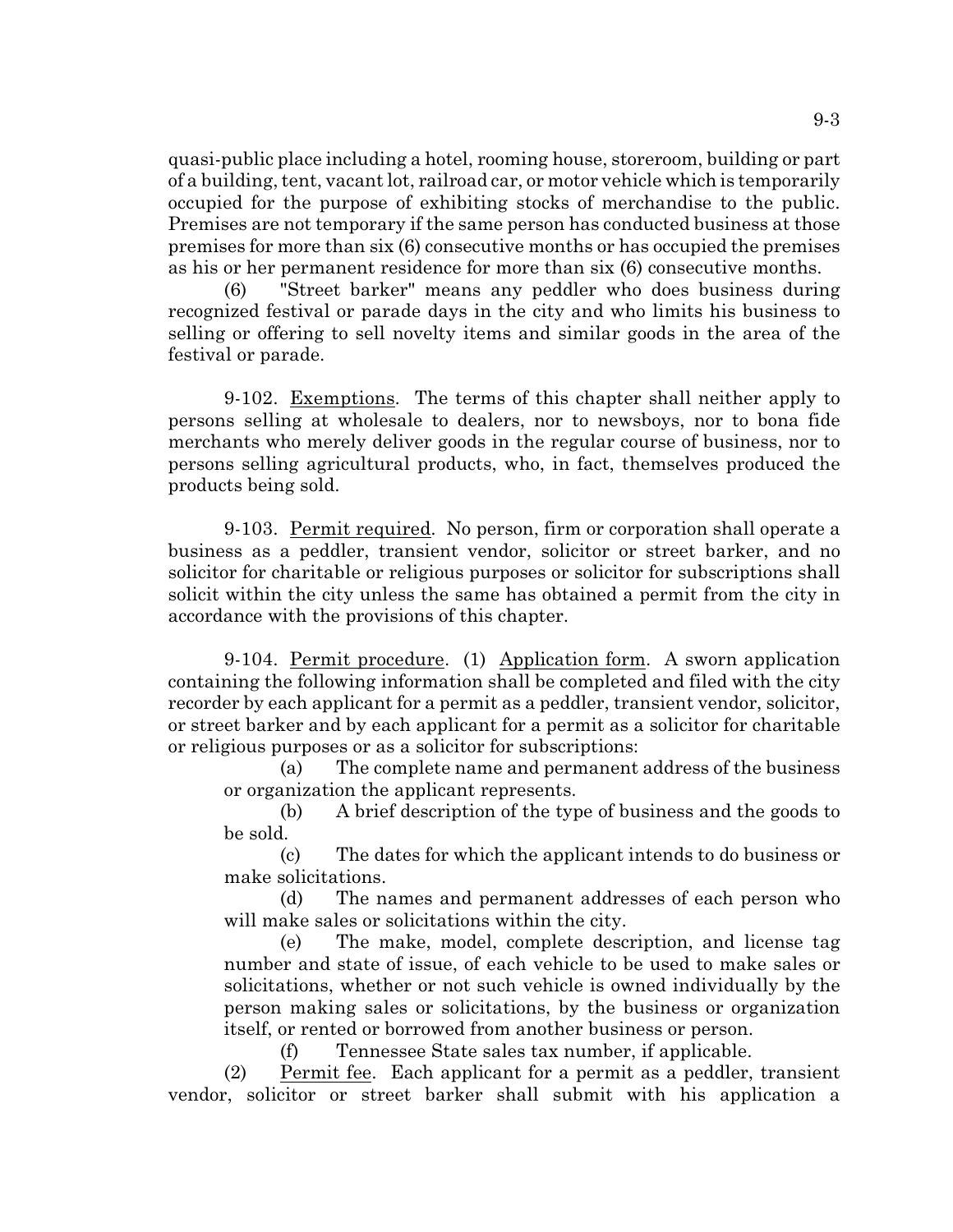nonrefundable fee of twenty dollars (\$20.00). There shall be no fee for an application for a permit as a solicitor for charitable purposes or as a solicitor for subscriptions.

(3) Permit issued. Upon the completion of the application form and the payment of the permit fee, where required, the recorder shall issue a permit and provide a copy of the same to the applicant.

(4) Submission of application form to chief of police. Immediately after the applicant obtains a permit from the city recorder, the city recorder shall submit to the chief of police a copy of the application form and the permit.

9-105. Restrictions on peddlers, street barkers and solicitors. No peddler, street barker, solicitor, solicitor for charitable purposes, or solicitor for subscriptions shall:

(1) Be permitted to set up and operate a booth or stand on any street or sidewalk, or in any other public area within the city.

(2) Stand or sit in or near the entrance to any dwelling or place of business, or in any other place which may disrupt or impede pedestrian or vehicular traffic.

(3) Offer to sell goods or services or solicit in vehicular traffic lanes, or operate a "road block" of any kind.

(4) Call attention to his business or merchandise or to his solicitation efforts by crying out, by blowing a horn, by ringing a bell, or creating other noise, except that the street barker shall be allowed to cry out to call attention to his business or merchandise during recognized parade or festival days of the city.

(5) Enter in or upon any premises or attempt to enter in or upon any premises wherein a sign or placard bearing the notice "Peddlers or Solicitors Prohibited," or similar language carrying the same meaning, is located.

9-106. Restrictions on transient vendors. A transient vendor shall not advertise, represent, or hold forth a sale of goods, wares or merchandise as an insurance, bankrupt, insolvent, assignee, trustee, estate, executor, administrator, receiver's manufacturer's wholesale, cancelled order, or misfit sale, or closing-out sale, or a sale of any goods damaged by smoke, fire, water or otherwise, unless such advertisement, representation or holding forth is actually of the character it is advertised, represented or held forth.

9-107. Display of permit. Each peddler, street barker, solicitor, solicitor for charitable purposes or solicitor for subscriptions is required to have in his possession a valid permit while making sales or solicitations, and shall be required to display the same to any police officer upon demand.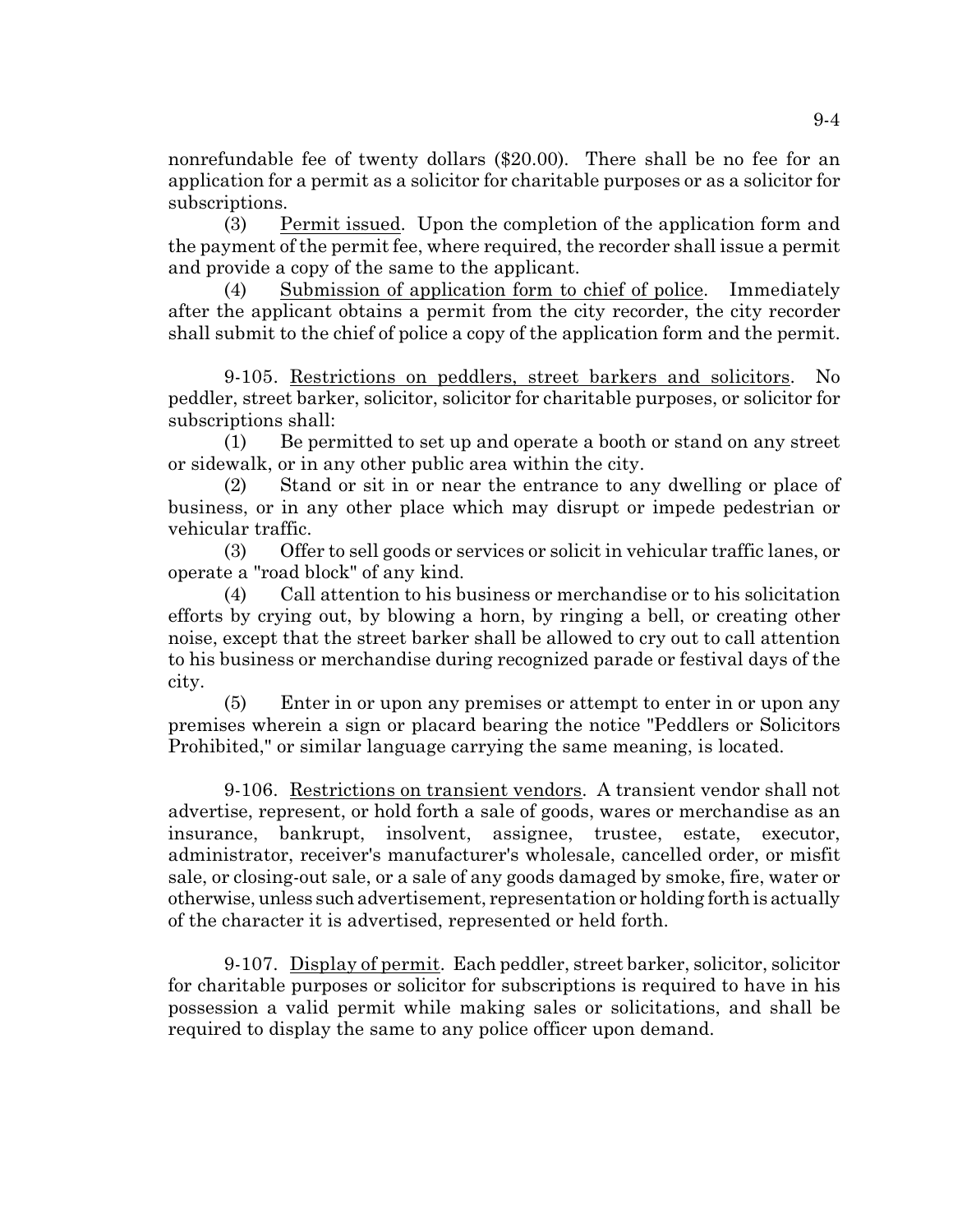9-108. Suspension or revocation of permit. (1) Suspension by the recorder. The permit issued to any person or organization under this chapter may be suspended by the city recorder for any of the following causes:

(a) Any false statement, material omission, or untrue or misleading information which is contained in or left out of the application; or

(b) Any violation of this chapter.

(2) Suspension or revocation by the board of mayor and aldermen. The permit issued to any person or organization under this chapter may be suspended or revoked by the board of mayor and aldermen, after notice and hearing, for the same causes set out in paragraph (1) above. Notice of the hearing for suspension or revocation of a permit shall be given by the city recorder in writing, setting forth specifically the grounds of complaint and the time and place of the hearing. Such notice shall be mailed to the permit holder at his last known address at least five (5) days prior to the date set for hearing, or it shall be delivered by a police officer in the same manner as a summons at least three (3) days prior to the date set for hearing.

9-109. Expiration and renewal of permit. The permit of peddlers, solicitors and transient vendors shall expire on the same date that the permit holder's privilege license expires. The registration of any peddler, solicitor, or transient vendor who for any reason is not subject to the privilege tax shall be issued for six (6) months. The permit of street barkers shall be for a period corresponding to the dates of the recognized parade or festival days of the city. The permit of solicitors for religious or charitable purposes and solicitors for subscriptions shall expire on the date provided in the permit, not to exceed thirty (30) days.

9-110. Violation and penalty. In addition to any other action the city may take against a permit holder in violation of this chapter, such violation shall be punishable under the general penalty provision of this code. Each day a violation occurs shall constitute a separate offense.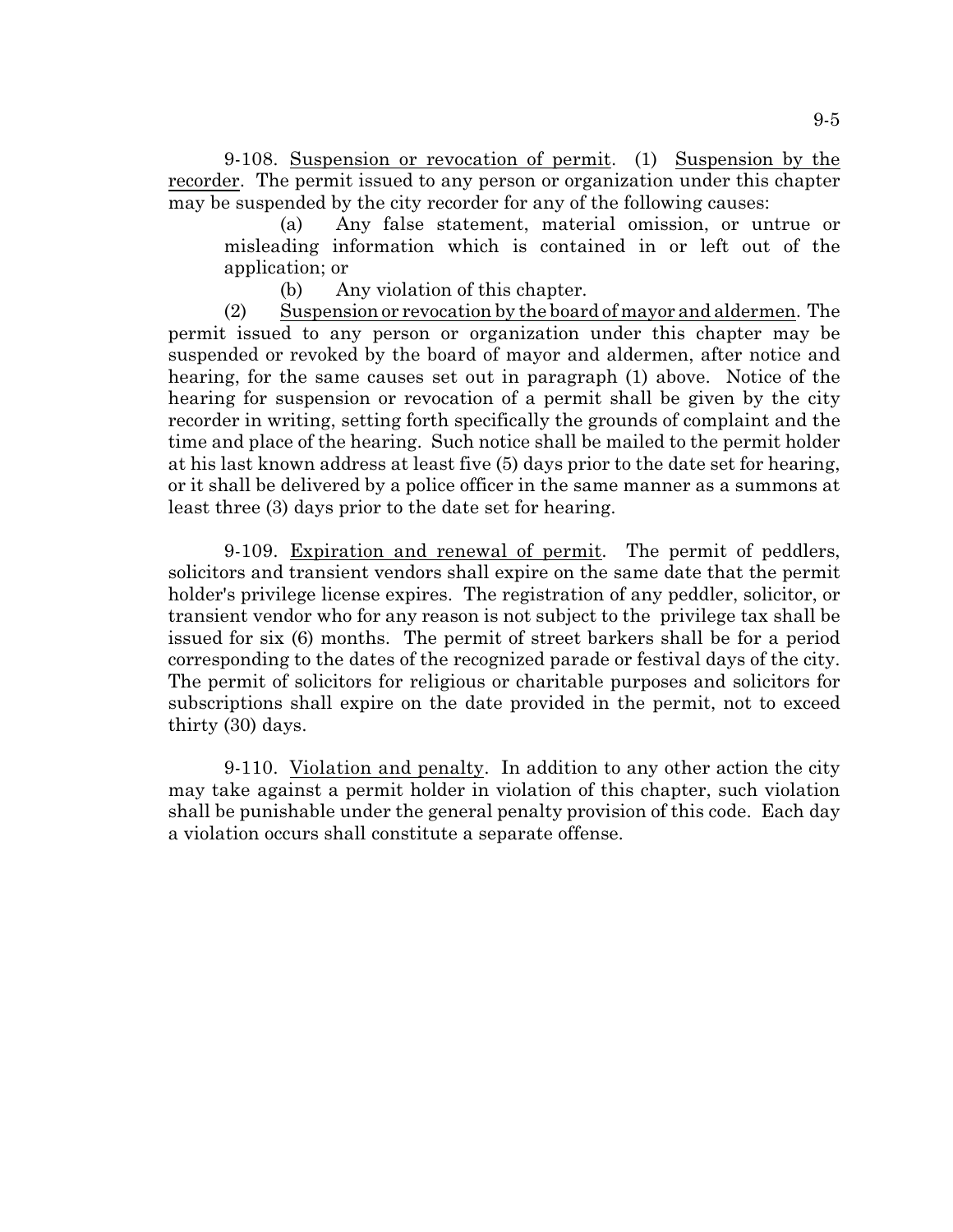#### CHAPTER 2

# CHARITABLE ROADBLOCKS

#### **SECTION**

9-201. Definitions.

- 9-202. Eligibility.
- 9-203. Exemptions.
- 9-204. Restrictions.
- 9-205. Permits.
- 9-206. Records.
- 9-207. Identification.

9-208. Violations and penalty.

9-201. Definitions. (1) "Contributions" means the promise or grant of any money or property of any kind or value, including the payment or promise to pay in consideration of a sale, performance or show of any kind which is advertised or offered in conjunction with the name of any charity.

(2) "Person" means any person or group acting individually or in concert;

(3) "Professional solicitor" means any person who, for a financial or other consideration, solicits contributions for, or on behalf of, a charitable organization.

(4) "Roadblock" means any activity by one (1) or more persons which obstructs or slows traffic and includes, but is not limited to, a person standing on a street in such a position or moving to a position that when a vehicle stops for a traffic signal, such person can talk to the driver or any passenger for the purpose of selling or promoting the sale of anything or soliciting a contribution or gift of any kind.

(5) "Sign" means any type of display, sign, placard, signal or other device which advertises any activity and is not an official traffic control device or directional sign;

(6) "Solicitation roadblock" means the solicitation by any person of money on or in the right of way of any street, road, highway, or any other public way and place generally open to, and used by, the public for travel in or upon motor vehicles.

(7) "Street," "road," "highway," and "public way and place" shall include the paved or unpaved surface of any such street, road, highway or public place, the entire width of the public right of way extending laterally therefrom, dividers, medians, and abutting or adjoining sidewalks or other pedestrian pathways generally open to the public for pedestrian traffic.

9-202. Eligibility. Charitable organizations desiring to conduct a solicitation roadblock shall be restricted to: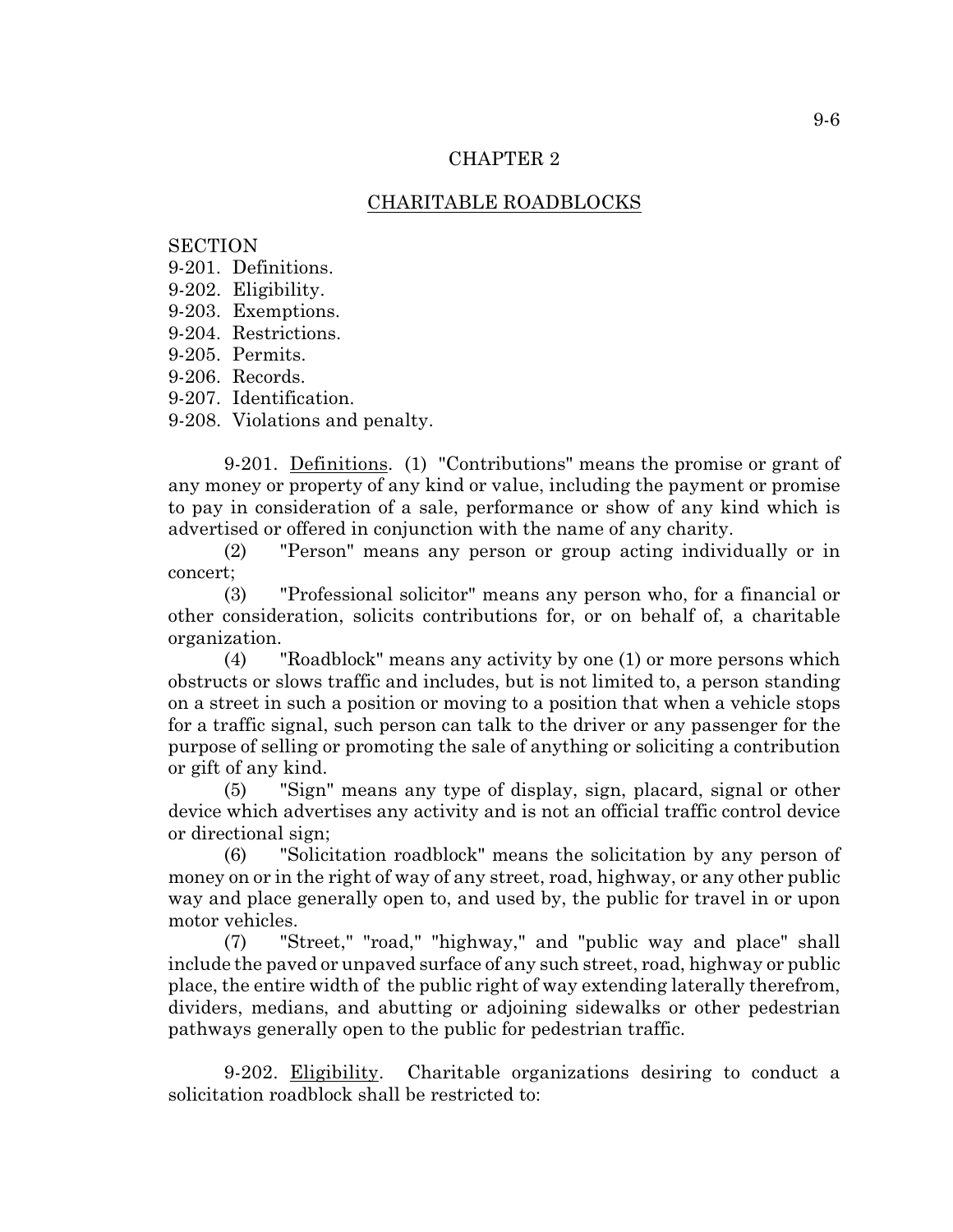(1) Charitable organizations that have their principal headquarters and meeting place within the municipal boundaries of the Town of Baileyton.

(2) Members of an organization which has received a determination of exemption from the internal revenue service under 26 U.S.C.  $\S501(c)(3)$  or (4), subject to the provisions of this section.

9-203. Exemptions. The eligibility requirements stated in § 9-202 shall not apply to bona fide religious institutions, educational institutions, volunteer fire departments, rescue squads, non-profit athletic organizations, or local civil defense organizations.

9-204. Restrictions. (1) Roadblocks shall be limited to Saturdays and Sundays from 7 A.M. to 12:00 noon.

(2) No professional solicitor shall solicit in the name of a charitable organization.

(3) All persons participating in a roadblock shall be at least eighteen (18) years of age or older;

(4) Roadblocks shall be limited to or two participants at each corner, i.e., a maximum of eight (8) active participants at a four-way intersection.

(5) All participants will be equipped with high visibility clothing.

(6) Organizations are required to provide a minimum of four (4) high visibility safety cones.

(7) The members of the organization shall take reasonable and prudent precautions to prevent both the disruption of traffic flow and the injuries to persons or property.

(8) Persons participating in the roadblock shall remove all signs or other displays, and shall clean up all litter occurring as a result of the solicitation upon completion of the roadblock;

(9) The person in charge of roadblock, or his designee, shall be present throughout the time of the roadblock.

(10) No person, except a law enforcement officer, fireman or one with authority to control traffic and the use of a street, shall establish a roadblock without a permit.

(11) No person, group or organization shall be on a street without a permit approved by the board of mayor and aldermen to:

(a) Solicit gifts or contributions or cause the solicitation of gifts or contributions;

(b) Sell, offer to sell or cause the selling or offering to sell any goods, whether the sale of such goods occurs on a street or off a street;

(c) Promote or advertise any activity; or

(d) Place a sign on a street to advertise or promote any activity. (12) No person shall disobey an order to move or remove a sign issued by a person who is a law enforcement officer, firefighter, public works employee,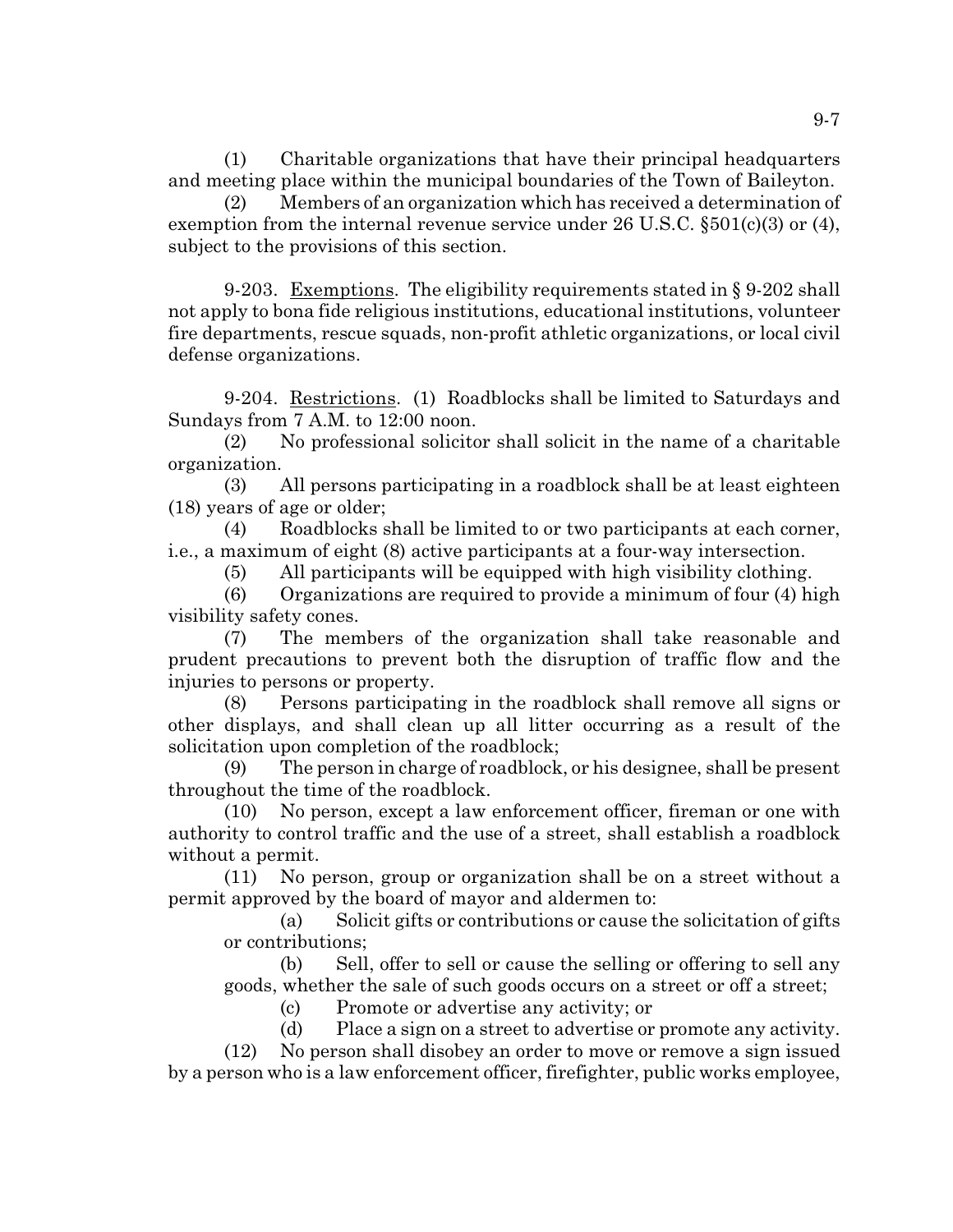or person with authority to control traffic on a street or to maintain public safety on a street.

9-205. Permits. (1) Any person, group or organization wishing to solicit contributions under the terms of this chapter shall make a written request to the town recorder for a permit authorizing such solicitation. The request shall include the name of the person, group or organization, the proposed date of the roadblock and the purpose for the solicitation, including the proposed use of the funds to be collected. The recorder may also require such additional information as is deemed necessary to make a decision concerning the permit request.

(2) The person in charge of roadblock shall apply for a permit from at least ten (10) business days before the establishment of the roadblock;

(3) The town recorder shall approve or deny the application within five (5) days of request.

(4) Any applicant denied approval of a permit may request, in writing, to appear before the board of mayor and aldermen for reconsideration.

(5) Each permit will be assigned a number and shall be issued by the town recorder's office.

(6) A copy of the permit must be available at all solicitation locations.

(7) Only one (1) permit will be issued per weekend.

(8) No person, group, or organization shall be granted more than two (2) permits per year.

9-206. Records. True and accurate fiscal records, including but not limited to, all income and expenses, shall be made available, upon request, to the Town of Baileyton.

9-207. Identification. It is the duty of every charitable organization to furnish identification to persons who solicit contributions from the public on behalf of the charitable organization. The solicitor shall be required to have and produce or display, on demand, identification indicating that the solicitor has been duly authorized by the organization for which the solicitor is soliciting. Such identification shall include, but not be limited to, the name of the holder of the identification and the name and the permit number of the charitable organization.

9-208. Violations and penalty. Any person violating this chapter shall be subject to a penalty under the general penalty provision of this municipal code. Each day a violation continues shall constitute a separate and distinct offense.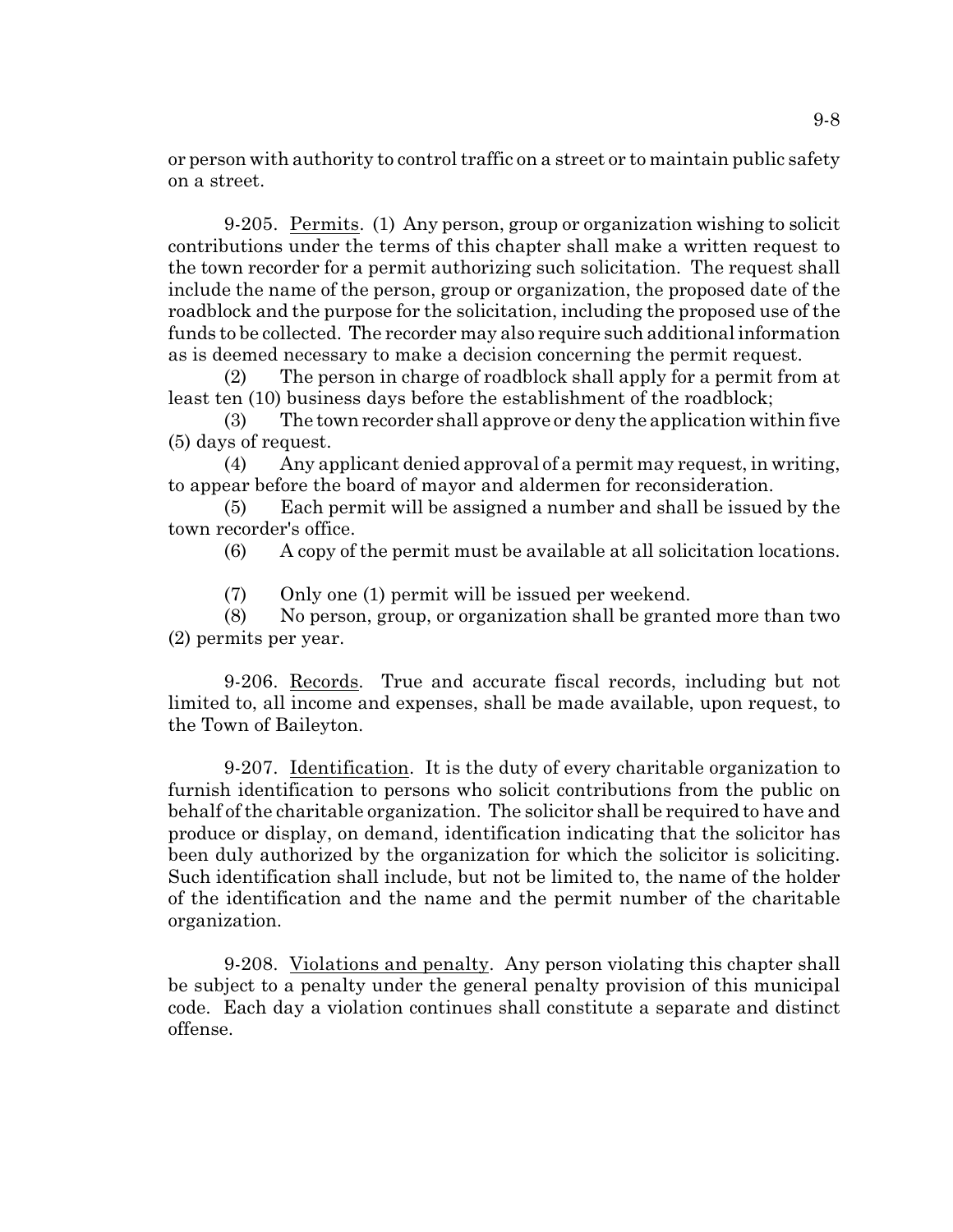#### CHAPTER 3

## YARD SALES

## **SECTION**

- 9-301. Definitions.
- 9-302. Property permitted to be sold.
- 9-303. Permit required.
- 9-304. Permit procedure.
- 9-305. Permit conditions.
- 9-306. Hours of operation.
- 9-307. Exceptions.
- 9-308. Display of sale property.
- 9-309. Display of permit.
- 9-310. Advertising.
- 9-311. Persons exempted from chapter.
- 9-312. Violations and penalty.

9-301. Definitions. For the purpose of this chapter, the following terms, phrases, words, and their derivations shall have the meaning given herein.

(1) "Yard sales" shall mean and include all general sales, open to the public, conducted from or on any premises in any residential or nonresidential zone, as defined by the zoning ordinance<sup>1</sup>, for the purpose of disposing of personal property including, but not limited to, all sales entitled "garage," "lawn," "yard," "attic," "porch," "room," "backyard," "patio," "flea market," or "rummage" sale. This definition does not include the operation of such businesses carried on in a nonresidential zone where the person conducting the sale does so on a regular day-to-day basis. This definition shall not include a situation where no more than five (5) specific items or articles are held out for sale and all advertisements of such sale specifically names those items to be sold.

(2) "Personal property" shall mean property which is owned, utilized and maintained by an individual or members of his or her residence and acquired in the normal course of living in or maintaining a residence. It does not include merchandise which was purchased for resale or obtained on consignment.

9-302. Property permitted to be sold. It shall be unlawful for any person to sell or offer for sale, under authority granted by this chapter, property other than personal property.

<sup>&</sup>lt;sup>1</sup>Municipal code reference

Zoning ordinance: title 14, chapter 2.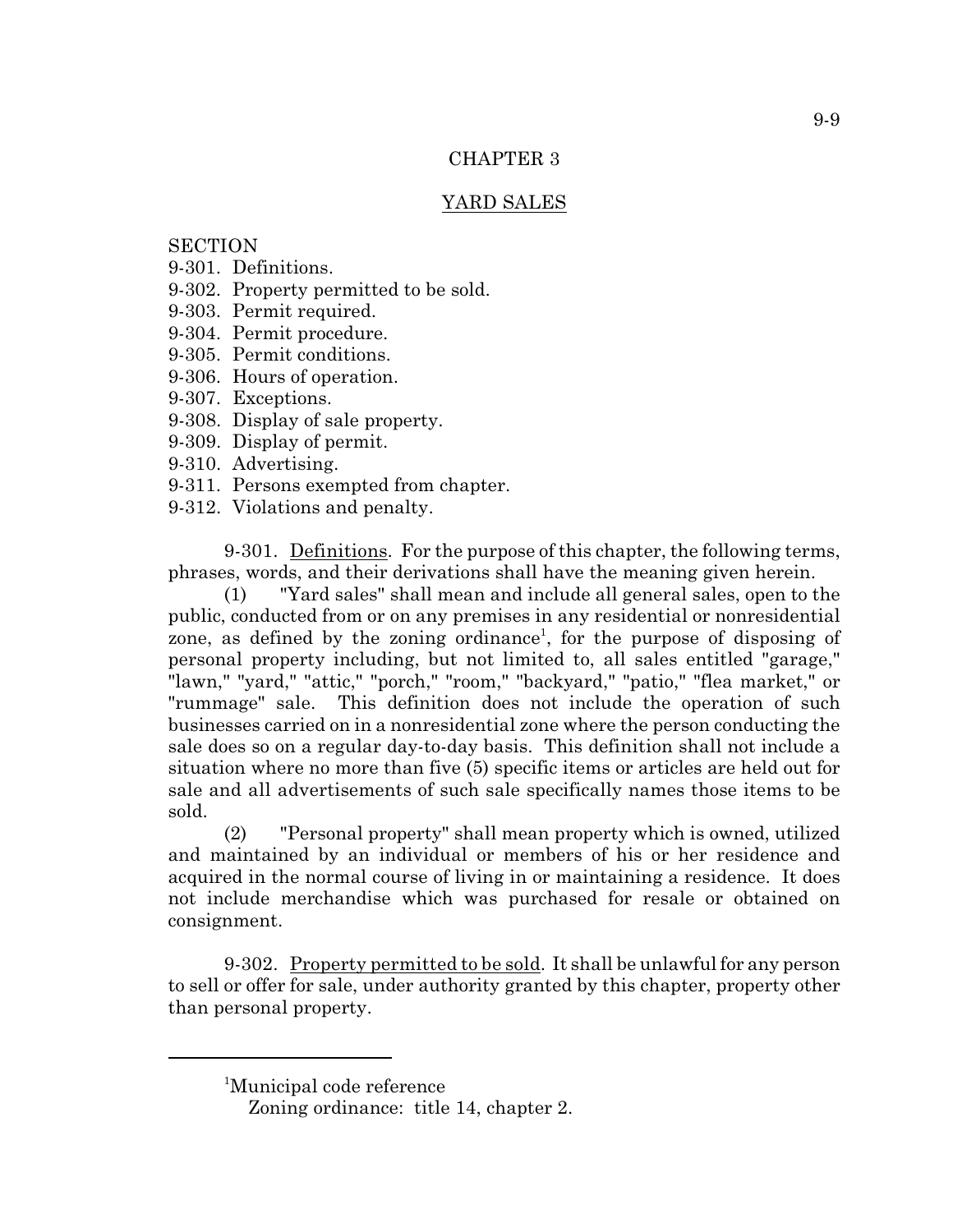9-303. Permit required. No yard sale shall be conducted unless and until the individuals desiring to conduct such sale obtains a permit therefore from the city recorder. Members of more than one residence may join in obtaining a permit for a yard sale to be conducted at the residence of one of them. Permits may be obtained for any nonresidential location.

9-304. Permit procedure. (1) Application. The applicant or applicants for a yard sale permit shall file a written application with the city recorder at least three (3) days in advance of the proposed sale setting forth the following information:

(a) Full name and address of applicant or applicants.

(b) The location at which the proposed yard sale is to be held.

(c) The date or dates upon which the sale shall be held.

(d) The date or dates of any other yard sales by the same applicant or applicants within the current calendar year.

(e) A statement that the property to be sold was owned by the applicant as his own personal property and was neither acquired nor consigned for the purpose of resale.

(f) A statement that the applicant will fully comply with this and all other applicable ordinances and laws.

(2) Permit fee. An administrative processing fee of five dollars (\$5.00) for the issuance of such permit shall accompany the application.

(3) Issuance of permit. Upon the applicant complying with the terms of this chapter, the city recorder shall issue a permit.

9-305. Permit conditions. The permit shall set forth and restrict the time and location of such yard sale. No more than three (3) such permits may be issued to one residential location, residence and/or family household during any calendar year. If members of more than one residence join in requesting a permit, then such permit shall be considered as having been issued for each and all of such residences. No more than six (6) permits may be issued for any nonresidential location during any calendar year.

9-306. Hours of operation. Yard sales shall be limited in time to no more than 9:00 A.M. to 6:00 P.M. on three  $(3)$  consecutive days or on two  $(2)$ consecutive weekends (Saturday and Sunday).

9-307. Exceptions. (1) If sale not held because of inclement weather. If a yard sale is not held on the dates for which the permit is issued or is terminated during the first day of the sale because of inclement weather conditions, and an affidavit by the permit holder to this effect is submitted, the city recorder shall issue another permit to the applicant for a yard sale to be conducted at the same location within thirty (30) days from the date when the first sale was to be held. No additional permit fee is required.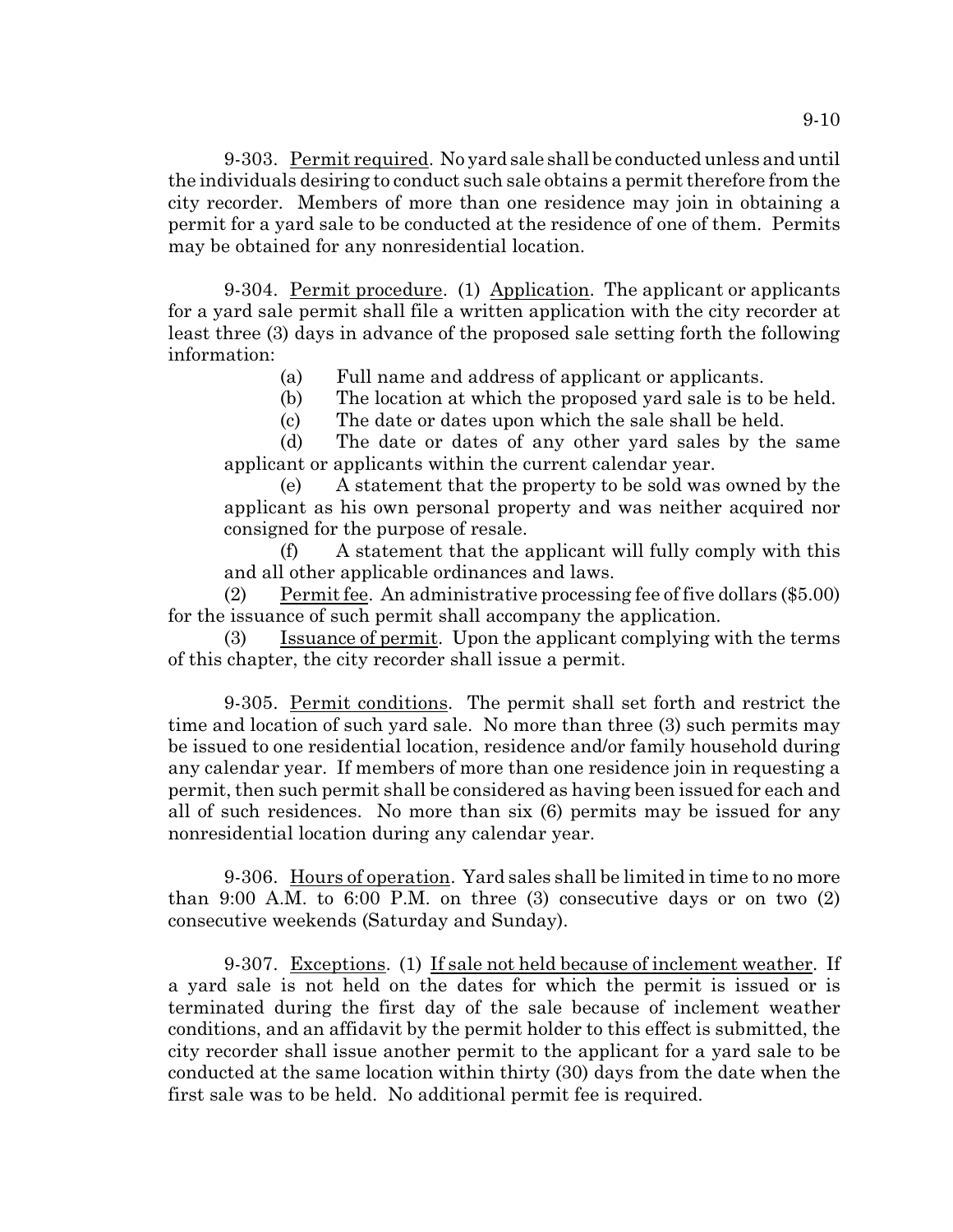(2) Fourth sale permitted. A fourth yard sale shall be permitted in a calendar year if satisfactory proof of a bona fide change in ownership of the real property is first presented to the city recorder.

9-308. Display of sale property. Personal property offered for sale may be displayed within the residence, in a garage, carport, and/or in a front, side or rear yard, but only in such areas. No personal property offered for sale at a yard sale shall be displayed in any public right-of-way. A vehicle offered for sale may be displayed on a permanently constructed driveway within such front or side yard.

9-309. Display of permit. Any permit in possession of the holder or holders of a yard sale shall be posted on the premises in a conspicuous place so as to be seen by the public, or any city official.

9-310. Advertising. (1) Signs permitted. Only the following specified signs may be displayed in relation to a pending yard sale:

(a) Two signs permitted. Two (2) signs of not more than four (4) square feet shall be permitted to be displayed on the property of the residence or nonresidential site where the yard sale is being conducted.

(b) Directional signs. Two (2) signs of not more than two (2) square feet each are permitted, provided that the premises on which the yard sale is conducted is not on a major thoroughfare, and written permission to erect such signs is received from the property owners on whose property such signs are to be placed.

(2) Time limitations. No sign or other form of advertisement shall be exhibited for more than two (2) days prior to the day such sale is to commence.

(3) Removal of signs. Signs must be removed each day at the close of the yard sale activities.

9-311. Persons exempted from chapter. The provisions of this chapter shall not apply to or affect the following:

(1) Persons selling goods pursuant to an order of process of a court of competent jurisdiction.

(2) Persons acting in accordance with their powers and duties as public officials.

(3) Any sale conducted by any merchant or mercantile or other business establishment on a regular, day-to-day basis from or at the place of business wherein such sale would be permitted by zoning regulations of the Town of Baileyton, or under the protection of the nonconforming use section thereof, or any other sale conducted by a manufacturer, dealer or vendor in which sale would be conducted from properly zoned premises, and not otherwise prohibited by other ordinances.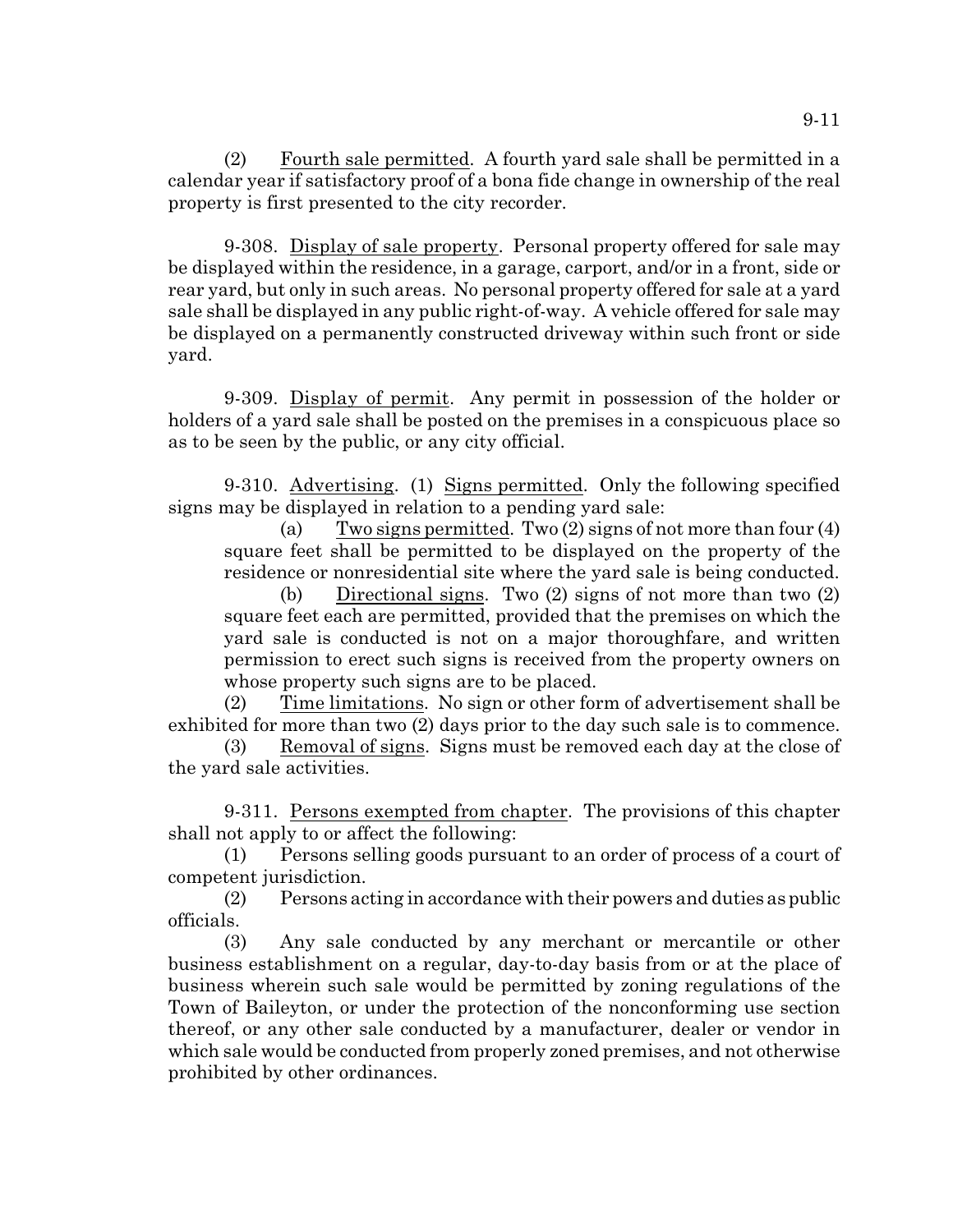9-312. Violations and penalty. Any person found guilty of violating the terms of this chapter shall be subject to a penalty under the general penalty provision of this code.